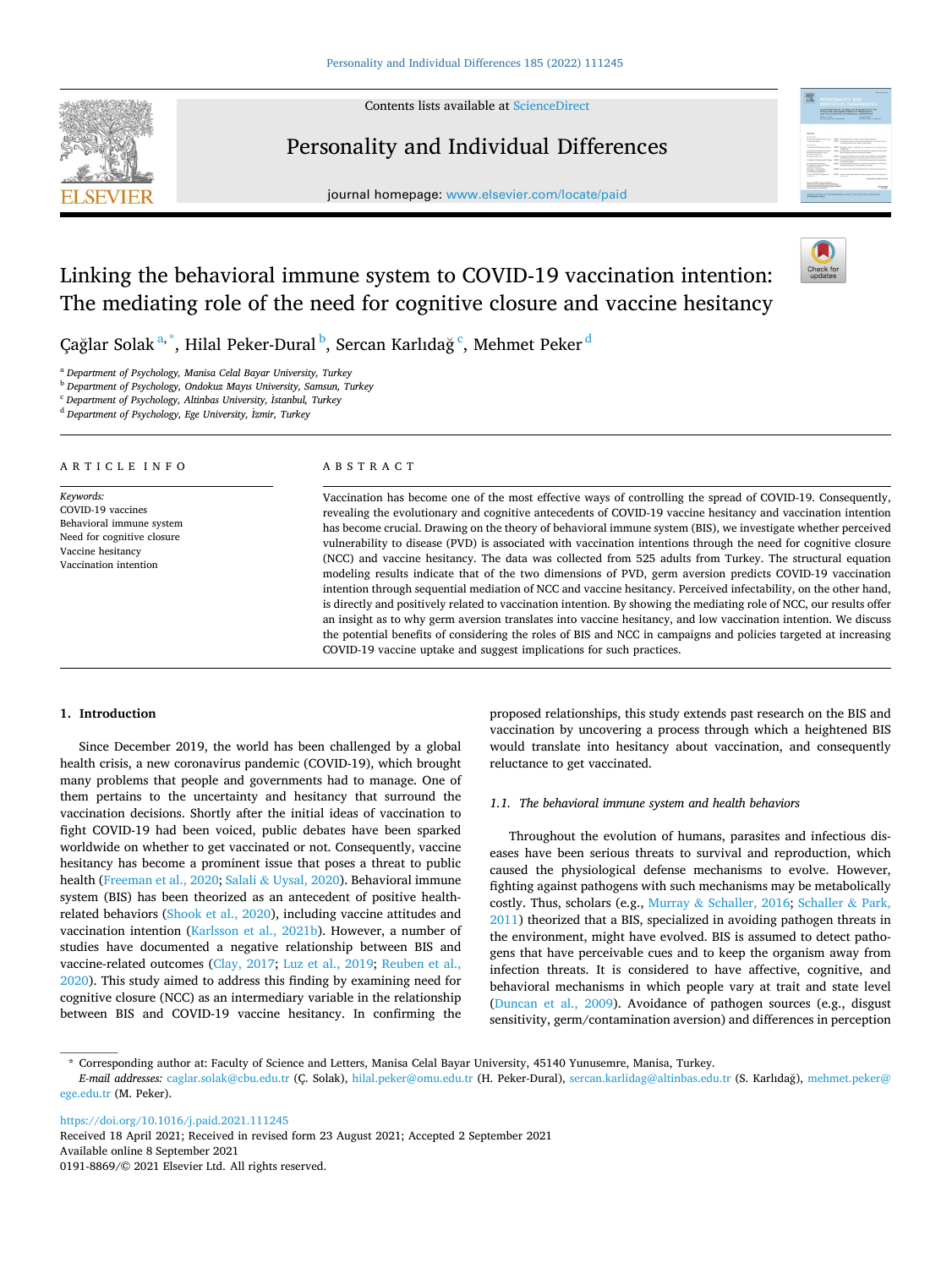of oneself's vulnerability to diseases are commonly known facets of BIS.

The protective functions of BIS have received support in past research investigating the relationship of BIS with health-related behaviors. Individuals who feel vulnerable to infections are more likely to overestimate the pathogen risks (Miller  $&$  [Maner, 2012](#page-4-0)), and engage more in preventative health behaviors [\(Shook et al., 2020\)](#page-4-0). Related to the COVID-19, germ aversion increases by reading information about the COVID-19 pandemic (Bacon & [Corr, 2020](#page-4-0)), and pathogen avoidance predicts anxiety and protective practices such as social distancing during the COVID-19 pandemic (Makhanova & [Shepherd, 2020\)](#page-4-0).

However, even though the recent evidence indicates a positive association between BIS and vaccination intention ([Karlsson et al., 2021b](#page-4-0)), a considerable number of studies found a somewhat surprising negative relationship between BIS and favorable attitudes towards vaccination. For example, people with high disgust sensitivity were more skeptical about the efficacy and safety of vaccines (Clifford  $&$  [Wendell, 2016](#page-4-0)). Similarly, contamination aversion was positively correlated with negative attitudes towards vaccines [\(Clay, 2017](#page-4-0); [Luz et al., 2019](#page-4-0)), and vaccine-hesitant individuals had higher disgust sensitivity [\(Reuben](#page-4-0)  [et al., 2020\)](#page-4-0). This surprising negative relationship between BIS and vaccination attitudes has been explained by the possibility that BIS treats vaccines as contamination cues. It was argued that a mechanism evolved to detect the probable sources of pathogens and contamination which would otherwise tax the immune system is likely to operate against vaccines because they contain substances that elicit an immune response ([Clay, 2017\)](#page-4-0).

The findings on the negative BIS–vaccination relationship raise the possibility that specific intermediary processes exist in the relationship between BIS and vaccination-related outcomes (e.g., vaccine hesitancy, vaccination intentions). A cognitive construct that is strongly involved in decision-making may be relevant to the BIS–vaccination relationship considering the uncertainties and skepticism surrounding the COVID-19 vaccines ([Karlsson et al., 2021a\)](#page-4-0). We consider NCC as such and present our reasoning by which we formed expectations about the mediating role of NCC in the relationship between BIS and vaccination intention as follows.

#### *1.2. The mediating role of need for cognitive closure*

NCC refers to "the desire for a firm answer to a question and an aversion towards ambiguity" (Kruglanski & [Webster, 1996](#page-4-0), p. 264). It is involved in decision-making such that it alludes to the motivational tendency towards getting a definite answer to reduce uncertainty ([Raglan et al., 2014\)](#page-4-0). High NCC has been associated with ambiguity intolerance, rapid decision making [\(Kruglanski, 2004\)](#page-4-0), limited information searching ([Choi et al., 2008\)](#page-4-0), and reduced preference for new options [\(Mannetti et al., 2007](#page-4-0)). People with high NCC do not favor uncertain situations and situations that require a decision as opposed to those in which people have freedom to abstain from deciding [\(Kru](#page-4-0)[glanski, 2004\)](#page-4-0). Consequently, people with high NCC may make hasty decisions based on insufficient evidence to alleviate the unease incited by uncertainties and decision-making (Webster & [Kruglanski, 1994](#page-4-0)). Such a motivational disposition can work hand in hand with an active BIS and underlie the link between the BIS and vaccine hesitancy. Heightened BIS makes individuals sensitive to the disease and contamination cues (e.g., COVID-19 vaccines) and directs cognitive and behavioral tendencies to eliminate sources of such cues. NCC would complement this relationship with a decision-making process based on simplistic information processing (for a review see [Kruglanski, 2004\)](#page-4-0), at the expense of thorough and careful consideration about COVID-19 vaccines. Supporting the association between NCC and vaccine hesitancy, [Cole et al. \(2015\)](#page-4-0) revealed that individuals with high NCC are more resistant to getting vaccinated than their low NCC counterparts. This line of argument is further solicited by how people with high dispositional NCC react to risky situations. [Schumpe et al. \(2017\)](#page-4-0)  showed that when confronted with risky choices, high NCC people tend to make less risky decisions. Thus, the heightened BIS would be associated with a decisional tendency (i.e., NCC) towards reducing the uncertainty and avoiding a salient risky circumstance, which in turn translates into hesitancy about COVID-19 vaccines, and consequently leads to lower intentions about getting vaccinated.

#### *1.3. Overview of the current study*

Our arguments thus far outline a process from BIS to vaccination intention through NCC and vaccine hesitancy. BIS generates various affective and cognitive mechanisms that guide behaviors when contex-tual cues point out potential pathogens (Schaller & [Park, 2011\)](#page-4-0). Infectious diseases create contexts characterized by risk perceptions and uncertainty that drive people to seek a definite answer and safer behavioral patterns to manage their behaviors [\(Kruglanski, 2004\)](#page-4-0). The COVID-19 pandemic might amplify the behavioral immune responses and inclinations [\(Karlsson et al., 2021b\)](#page-4-0). A heightened BIS ([Bacon](#page-4-0) & [Corr, 2020;](#page-4-0) [Karlsson et al., 2021b](#page-4-0)) would be related to the need for closure because both the motivational tendencies instigated by BIS and the characteristics of the pandemic may incline people to arrive at a decision on the matter at hand. In the context of COVID-19 vaccines, a heightened BIS would lead to hesitancy about the vaccines through a motivational tendency (i.e., NCC) that drives prompt decision-making. Finally, hesitancy about the vaccines relates to lower intention to get vaccinated, as documented by past research [\(Karlsson et al., 2021a; Luz](#page-4-0)  [et al., 2019](#page-4-0)). Thus, we expect that (1) BIS is positively associated with NCC, (2) that NCC is positively associated with vaccine hesitancy, (3) and that vaccine hesitancy is negatively associated with intention to get vaccinated. Taken together, we hypothesize that BIS is associated with COVID-19 vaccination intention through sequential mediation of NCC and vaccine hesitancy.

## **2. Method**

## *2.1. Participants and procedure*

The sample consisted of 525 people from Turkey who volunteered to participate in an online survey. Their age ranged between 18 and 74 (*M*  = 32.18, *SD* = 10.22). Other demographic information is presented in Table 1. Participants were informed about the purpose and method of the research via an informed consent form. The data was collected between January 5 and 24, 2021. In this period, the first COVID-19 vaccine was administered in Turkey (January 14, 2021) and vaccination was not available for the public except for health care workers and pharmacists.

## *2.2. Measures*

In addition to the measurements of the demographic information, we used four scales. Unless otherwise stated, all scale items were rated on a 5-point scale ( $1 =$  completely disagree,  $5 =$  completely agree).

| Table 1 |                           |
|---------|---------------------------|
|         | Participant demographics. |

| Demographics            | Frequency | Percentage |  |
|-------------------------|-----------|------------|--|
| Sex                     |           |            |  |
| Men                     | 199       | 37.9       |  |
| Women                   | 321       | 61.1       |  |
| Other                   | 5         | 1          |  |
| Education               |           |            |  |
| Primary school          | 21        | 4.0        |  |
| High school             | 173       | 32.9       |  |
| Undergraduate           | 265       | 50.5       |  |
| Post-graduate           | 66        | 12.6       |  |
| Past vaccine experience |           |            |  |
| Yes                     | 178       | 33.9       |  |
| No                      | 347       | 66.1       |  |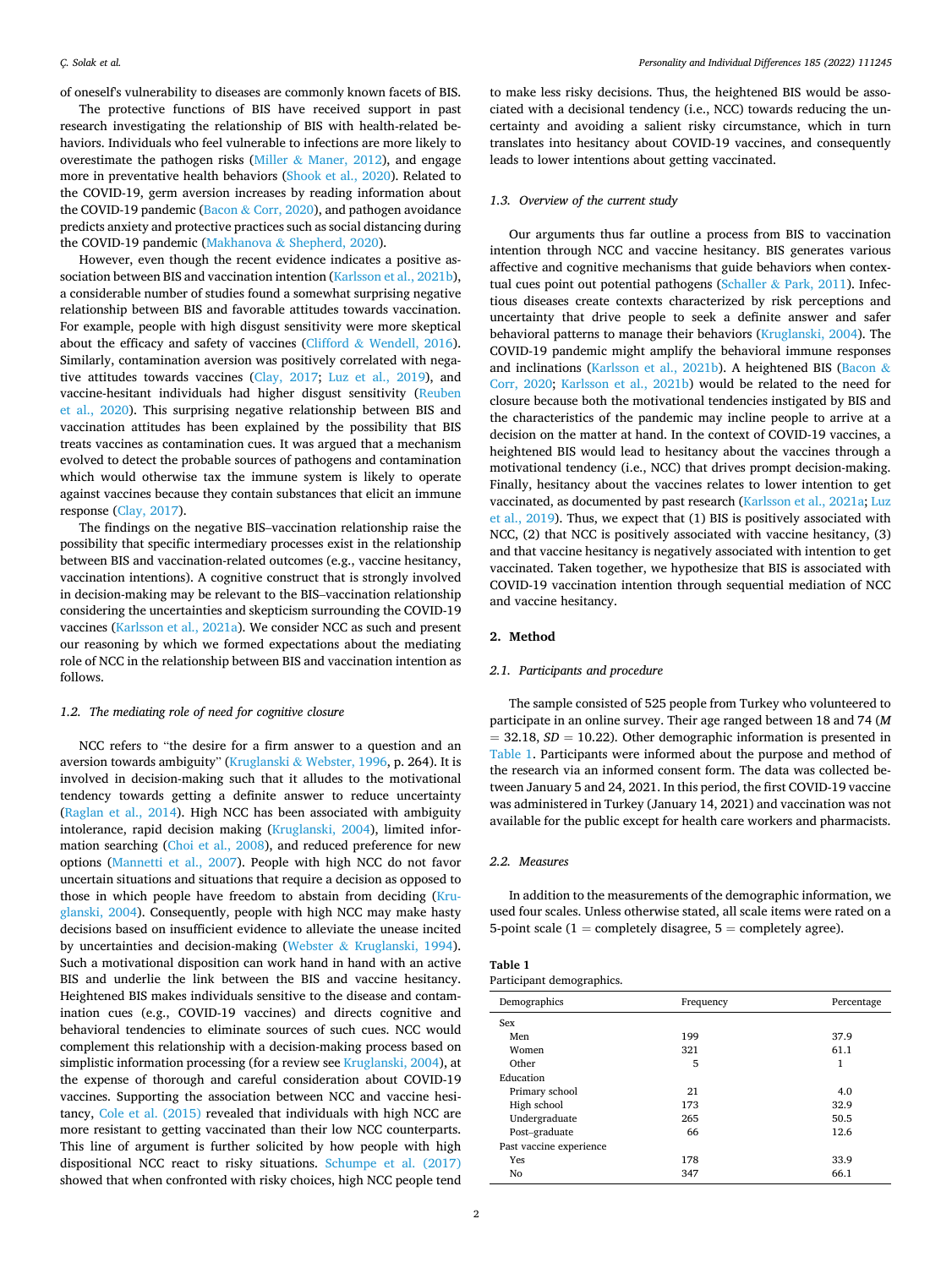## *2.2.1. Need for cognitive closure*

Individual differences in NCC were measured with the Turkish version [\(Yılmaz, 2015\)](#page-4-0) of the 15-item Need for Cognitive Closure–Short Form (Roets & [Van Hiel, 2011](#page-4-0)). All the subscales were combined into a single score ( $\alpha = 0.86$ ).

#### *2.2.2. Perceived vulnerability to disease*

Individual differences in BIS were measured with the Turkish version ([Sevi, 2017](#page-4-0)) of the 14-item PVD scale [\(Duncan et al., 2009](#page-4-0)), which consisted of a 7-item Perceived Infectability (PI) subscale (*α* = 0.81), and a 7-item Germ Aversion (GA) subscale (*α* = 0.72). One item of GA ("I avoid using public telephones because of the risk that I may catch something from the previous user.") was discarded because of the low frequency of usage of public telephones in Turkey ([Sevi, 2017](#page-4-0)).

#### *2.2.3. Vaccine hesitancy*

To measure COVID-19 vaccine hesitancy, we generated three items following studies that operationalized vaccine hesitancy through common reasons that instigate hesitancy (see [Luyten et al., 2019](#page-4-0); [Shapiro](#page-4-0)  [et al., 2018\)](#page-4-0). The items were: "I am afraid of the side–effects of the vaccine", "I am afraid that the vaccine will have permanent effects on my body", and "Since COVID-19 vaccines are developed very quickly, I do not trust them".

## *2.2.4. Vaccine intention*

To measure vaccine intention, we used a single question–item ("Will you get a COVID-19 vaccine?") rated on a 5-point scale  $(1 = I$  will definitely not get vaccinated;  $5 = I$  will definitely get vaccinated).

#### *2.2.5. Control variables*

We controlled for age, sex, and past flu vaccine experience of the participants based on past research showing their significant relationship with vaccine intention ([Freeman et al., 2020;](#page-4-0) [Malik et al., 2020](#page-4-0)). However, age and sex were not correlated with COVID-19 vaccine intention in our data, and the analyses with and without them were identical. Thus, we omitted them from further analyses. Past flu vaccine experience was related to COVID-19 vaccine intention; thus, it was retained.

#### **3. Results**

Table 2 shows means, standard deviations, correlations among variables, and reliability estimates of the scales. We used structural equation modeling to test our hypotheses and created three parcels for PVD dimensions and four parcels for NCC scale by considering their item-toconstruct relationships [\(Little et al., 2002\)](#page-4-0). We used the items as indicators of COVID-19 vaccine hesitation since it was measured with three items. COVID-19 vaccine intention was measured with a single

**Table 2** 

item. We set its reliability to 0.85 (Jöreskog  $&$  Sörbom, 1982) and followed the procedure for the single-item constructs recommended by [Anderson and Gerbing \(1988\)](#page-4-0) by constraining the factor loading to the square root of reliability score and error variance to one minus reliability multiplied by the observed item variance.

We first tested the measurement model with Mplus 8 ([Muth](#page-4-0)én  $&$ Muthén, 1998–2017) which provided a good fit to the data. The details are provided in the online supplementary materials. Next, we tested the hypothesized structural model. The model provided good fit to the data, *χ*2 (86, *N* = 525) = 204.77, *p <* .001, RMSEA = 0.051, TLI = 0.944, CFI  $= 0.954$ , SRMR  $= 0.043$ . We compared this model with an alternative model that estimated the direct paths between the study variables (i.e., the direct relationship of PVD dimensions with vaccine hesitancy and intention, and the direct relationship between NCC and vaccine intention). The model fit improved significantly,  $\chi^2$  (81, *N* = 525) = 192.02, *p*  $<$  .001, RMSEA = 0.051, TLI = 0.944, CFI = 0.957, SRMR = 0.041. Δ*χ*<sup>2</sup>  $(5) = 12.75, p < .05$ . However, inspection of the results revealed that the only significant path that contributed to chi-square reduction was PI predicting vaccine intention. Consequently, we retained this path only and constituted our final model,  $\chi^2$  (85, *N* = 525) = 196.06, *p* < .001, RMSEA =  $0.050$ , TLI =  $0.947$ , CFI =  $0.957$ , SRMR =  $0.044$  (see [Fig. 1](#page-3-0)), which was significantly better than the initial model,  $\Delta \chi^2$  (1) = 8.71, *p*  $<$  .01.

The results showed that GA ( $\beta$  = 0.48,  $p$  < .001) significantly predicted NCC while PI did not ( $\beta = 0.04$ ,  $p = .49$ ). NCC significantly predicted vaccine hesitancy ( $\beta$  = 0.22,  $p$  < .001) and vaccine hesitancy significantly predicted vaccine intention,  $(\beta = -0.63, p = .001)$ . The model explained 42% variance in vaccine intention, 5% variance in vaccine hesitancy, and 24% variance in NCC.

We investigated the mediated relationships for GA using the bootstrap analysis. Specifically, we estimated bias-corrected confidence intervals of three indirect effects using 5000 bootstrapped resamples. The indirect relationship between GA and vaccine hesitancy through NCC was significant, coefficient = 0.10, *SE* = 0.03, *p* = .001, 95% CI [0.05, 0.16]. The indirect relationship between NCC and vaccine intention through vaccine hesitancy was also significant, coefficient = − 0.22, *SE*  = 0.06, *p <* .001, 95% CI [− 0.35, − 0.11]. Lastly, the results showed that GA was significantly related to vaccine intention through sequential mediation of NCC and vaccine hesitancy, coefficient = − 0.11, *SE* = 0.03, *p* = .001, 95% CI [−0.18, −0.05]. Overall, these results confirm our hypotheses for GA dimension, but not for PI dimension of PVD.

#### **4. Discussion**

In the present study, we aimed to investigate cognitive factors that might affect the COVID-19 vaccination intentions in a sample from Turkey. We predicted that BIS is associated with lower intentions to get vaccinated through NCC and COVID-19 vaccine hesitancy. The results

| Variable                                    |                          | 2                        | 3                        |         | $\mathcal{D}$ | 6        |           | 8                        |
|---------------------------------------------|--------------------------|--------------------------|--------------------------|---------|---------------|----------|-----------|--------------------------|
| $1.$ Sex <sup>a</sup>                       |                          |                          |                          |         |               |          |           |                          |
| 2. Past vaccination experience <sup>p</sup> | $-0.03$                  | $\qquad \qquad$          |                          |         |               |          |           |                          |
| 3. Age                                      | $-0.20**$                | $-0.09*$                 | $\overline{\phantom{0}}$ |         |               |          |           |                          |
| 4. Perceived infectability                  | 0.06                     | 0.05                     | 0.01                     | (0.81)  |               |          |           |                          |
| 5. Germ aversion                            | 0.05                     | $-0.01$                  | 0.08                     | $0.11*$ | (0.72)        |          |           |                          |
| 6. Need for cognitive closure               | 0.06                     | 0.06                     | $0.15**$                 | 0.07    | $0.36**$      | (0.85)   |           |                          |
| 7. COVID-19 vaccine hesitancy               | $0.13**$                 | $-0.04$                  | $-0.08$                  | $-0.01$ | $0.15**$      | $0.18**$ | (0.78)    |                          |
| 8. COVID-19 vaccine intention               | $-0.02$                  | $0.10*$                  | 0.05                     | $0.11*$ | $-0.08$       | $-0.10*$ | $-0.54**$ | $\overline{\phantom{a}}$ |
| Mean                                        |                          | $\overline{\phantom{a}}$ | 32.18                    | 4.10    | 5.48          | 5.04     | 3.28      | 3.41                     |
| <b>SD</b>                                   | $\overline{\phantom{a}}$ |                          | 10.22                    | 1.27    | 1.10          | 0.91     | 0.96      | 1.12                     |
|                                             |                          |                          |                          |         |               |          |           |                          |

Note. N = 525. Reliability estimates were reported in parentheses on the diagonal. 1 = past vaccination experience.<br>
<sup>a</sup> 0 = male, 1 = female.<br>
<sup>b</sup> 0 = No past vaccination experience.<br>
<sup>b</sup> 0 = No past vaccination experien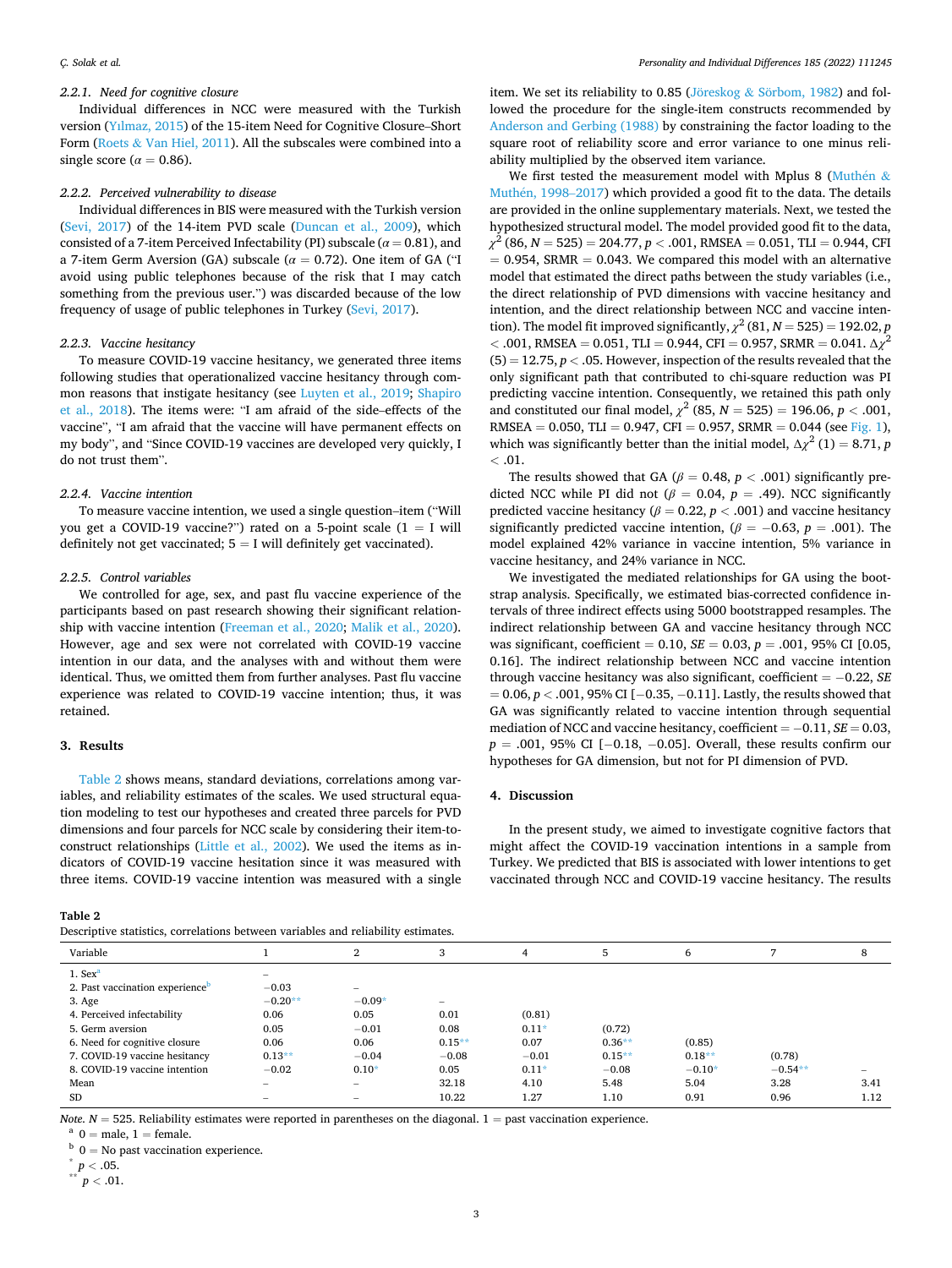<span id="page-3-0"></span>

Fig. 1. Path estimates of the final model note:  $N = 525$ . Standardized estimates were reported. Past vaccination experience was not included in the figure for brevity. It significantly predicted COVID-19 vaccination intention ( $\beta = 0.09$ ,  $p = .03$ ).  $\gamma p < .05$ ,  $\gamma p < .01$ ,  $\gamma p < .001$ .

have confirmed our predictions for GA. PI, on the other hand, was directly related to COVID-19 vaccination intentions.

The results showed that GA had a strong relationship with NCC. The risk of disease resulting from pathogens has always created uncertainty in the ancestral environment as it does today because people cannot know for sure who is sick in a group and how diseases could be transmitted. For our minds, which evolved in this social niche, seeking for certainty and dislike of ambiguity seems to be adaptive (for a review, see [Rosen et al., 2014](#page-4-0)). The finding that people with high GA were also inclined to be high in NCC revealed that the mechanism that drives cognitive and behavioral tendencies towards detecting and avoiding pathogens may operate in conjunction with a cognitive structure characterized by a desire for closure and avoidance of risks. This result is consistent with the past research showing both BIS and NCC have a significant relation to structures such as risk tolerance [\(Prokosch et al.,](#page-4-0)  [2019; Schumpe et al., 2017](#page-4-0)), and being more open to new experiences (Kupfer & [Tybur, 2017;](#page-4-0) [Onraet et al., 2011](#page-4-0)).

Our model indicated that GA was related to the vaccine hesitancy through the mediation of NCC. These findings demonstrate that cognitive processes involved in decision-making may have a role in why aversion of germs drives feelings of hesitancy towards vaccines. It seems that once heightened, GA is inclined to take action against any cue that it deems dangerous, including COVID-19 vaccines. This initial inclination drives the hesitancy about vaccines through a simplistic decisionmaking process, motivated towards a prompt closure ([Kruglanski,](#page-4-0)  [2004\)](#page-4-0), and avoiding risks (e.g., [Schumpe et al., 2017](#page-4-0)).

PI, on the other hand, was not significantly associated with NCC and vaccine hesitancy. Despite this unexpected result, previous research (e. g., Bacon & [Corr, 2020](#page-4-0); [Clay, 2017](#page-4-0); [Luz et al., 2019\)](#page-4-0) reported the distinct relationships of the two facets of BIS with the tested constructs, as was the case in our model. However, PI was directly and positively associated with participants' intention of vaccination. Those who perceive themselves at more risk of contamination and believe that the effects of the disease will be more severe for them may see the vaccine as a more reliable method of protection. In line with this finding, it was found that perceived vulnerability to COVID-19 is one of the predictors of intention to get vaccinated (Ruiz & [Bell, 2021](#page-4-0)), higher PI is related to accepting the influenza vaccine ([Luz et al., 2019\)](#page-4-0), and negatively correlated with anti-vaccination attitudes ([Kempthorne](#page-4-0) & Terrizzi, [2021\)](#page-4-0). In this regard, the extent of people's confidence in their immunity seems to be related to their risk perception for COVID-19, and consequently considerations about vaccination.

Even though the tested relationships were significant, the explained variances in vaccine hesitancy (5%) and vaccination intention (24%) were low to moderate. Thus, factors not tested in the model may account for the unexplained variance. Prior research has demonstrated that social and cognitive factors such as social dominance, authoritarianism,

religiousness, and conspiratorial beliefs are related to vaccine hesitancy ([Murphy et al., 2021](#page-4-0)). These factors may be of relevance to our study because they are also associated with NCC [\(Kossowska](#page-4-0) & Sekerdej, [2015;](#page-4-0) Leman & [Cinnirella, 2013\)](#page-4-0).

Our study findings have valuable implications for practices aimed at fighting off hesitation towards vaccination and increasing vaccination rates. First, the significant involvement of NCC in the relationship between GA and vaccine hesitation suggests that campaigns can benefit from strategies that aim to reduce NCC. For example, theory and research on NCC indicate that making costs of a quick decision salient and presenting the appeal of the alternatives may reduce the need for closure (Kruglanski & [Fishman, 2009](#page-4-0)). Thus, campaigns that promote COVID-19 vaccination can target costs of not getting vaccinated and spotlight the benefits of vaccines. These strategies may also shift the attention of BIS from vaccine-related threat cues to disease-related cues, disrupt the link between a heightened GA and NCC, and thus drive people to consider their attitudes and behavioral inclinations about vaccination more thoroughly. The clarity of the messages and the adverse influence of misinformation can be another point of focus for such campaigns. Individuals with a high NCC are intolerant of uncertain and risky situations which makes them prone to the negative influence of misinformation. For example, during the COVID-19 pandemic, people with high NCC did more food stockpiling than their low NCC counterparts due to perceived uncertainty and risk of being without food [\(Brizi](#page-4-0)  & [Biraglia, 2021](#page-4-0)). Thus, messages that reduce risk and uncertainty perceptions about the vaccines and policies enacted to fight misinformation about vaccines are particularly important and potentially beneficial to overcome COVID-19 vaccine hesitation and increase vaccination rates. Lastly, PI was positively and directly related to the vaccination intention, which indicates that the preventive health campaigns would benefit from highlighting the effectiveness of vaccines and the severity of COVID-19 disease.

The findings and contributions should be interpreted by taking the limitations of the study into account. The cross-sectional design and single-source data of the study bring about two issues that should be noted. First, causal interpretations cannot be made based on current data. Even though the causal ordering of the study variables was supported by theoretical reasoning, we cannot rule out the alternative bidirectional or reverse relationships. Second, single-source and singlemethod data is prone to common method bias. Although the measurement model tests indicated that the study variables are distinct constructs, care should be taken in interpreting the results. Future research with longitudinal designs will be helpful to confirm our results and extend them by establishing causality of the relationships. The online data collection method is another limitation of the current study. Such a method may limit the generalizability of the findings as the recruited participants may not represent the population well and the data is